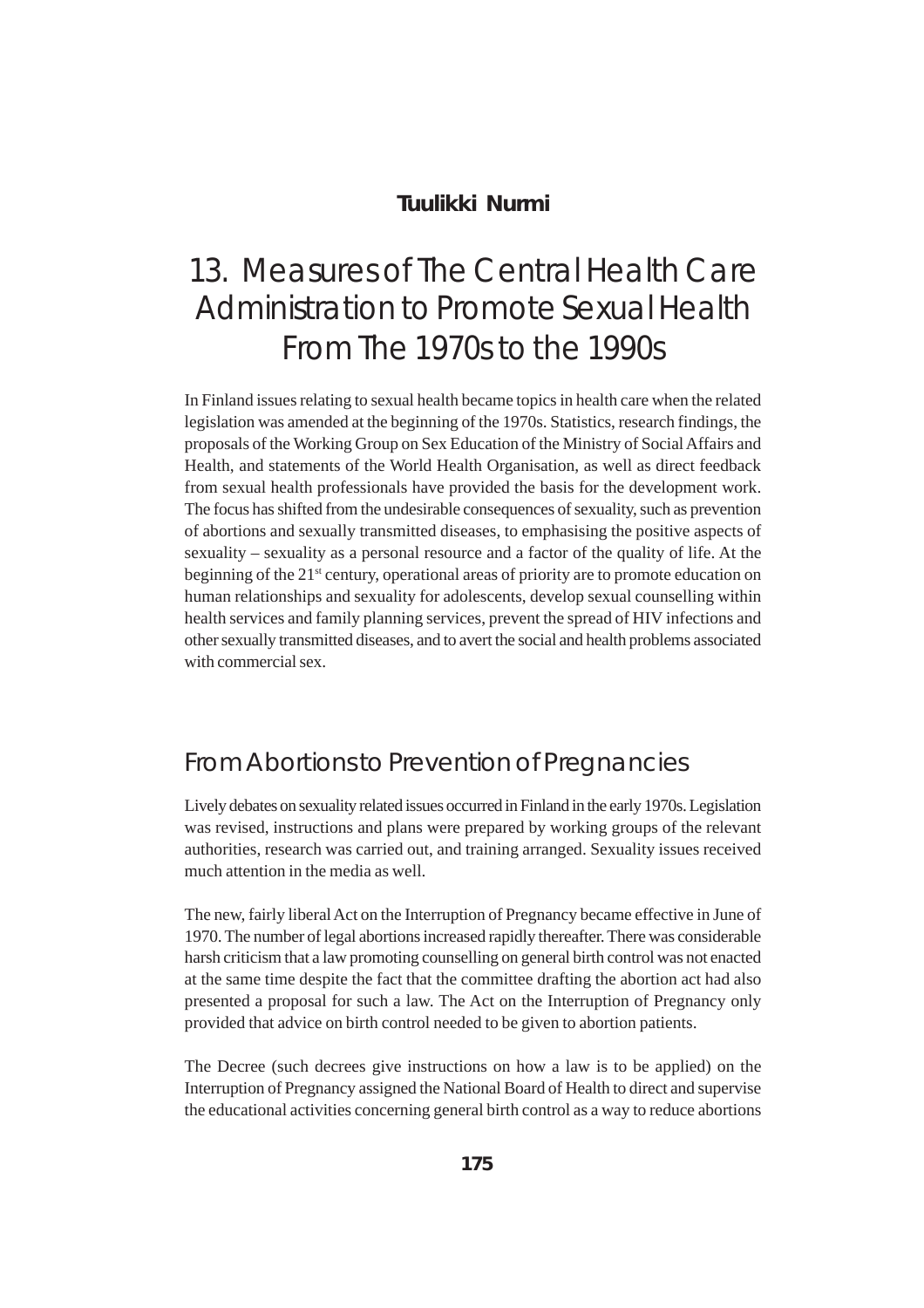and prevent illegal abortions. The Act stressed that citizens must be provided information about birth control through various channels.

The National Board of Health was worried about the increased number of abortions. Thus, at the end of 1971 it sent a letter to municipal midwives urging prenatal clinics to intensify their activities to prevent pregnancies in order to decrease the number of abortions. The need for co-operation with the school authorities was emphasised so that young people could receive information at a sufficiently early stage on issues related to pregnancy, childbirth, birth control, and sexuality. The National Board of Health also sent copies of the letter intended for midwives to municipal health boards and school boards. At the beginning of 1972 the National Board of Health sent a letter to the National Board of General Education, which referred to the one sent to midwives, proposing to intensify co-operation by using health care personnel as experts during lessons dealing with birth control.

The Primary Health Care Act that became effective in April of 1972 stated that general counselling on birth control was the responsibility of local authorities. This Act reformed the administration and funding of public health work, and a comprehensive health centre system was established within primary health care. According to section 14 of the Act, municipalities shall maintain health counselling services, which cover health education services concerning primary health care, including advice on birth control, and general medical checks on their residents.

The first National Plan for Organising Public Health Work from 1972 to 1976 urged the local authorities to focus attention on developing health counselling, and in particular to intensify counselling on birth control. It was stated in the plan that health workers at health centres could in the context of counselling on birth control distribute contraceptives, even contraceptive pills, in line with specific instructions issued by the National Board of Health.

In 1972 the National Board of Health sent local authorities instructions on birth control counselling that had been referred to in the Primary Health Care Act. These included the goals for birth control counselling, groups to target, methods to use in giving personal guidance and advice, general educational activities and instructions about the choice of contraceptives, and follow-up procedures for clients. The instructions were accompanied by additional education material for the staff on family planning and contraception methods. The Provincial State Offices arranged educational seminars in central hospitals in order to teach physicians how to fit an intrauterine device (IUD). Large numbers of health care personnel also took part in education programs organised by non-governmental organisations.

The National Board of Health issued a circular dealing with the quality control of contraceptives after provisions on that had been laid down by Decree in 1975.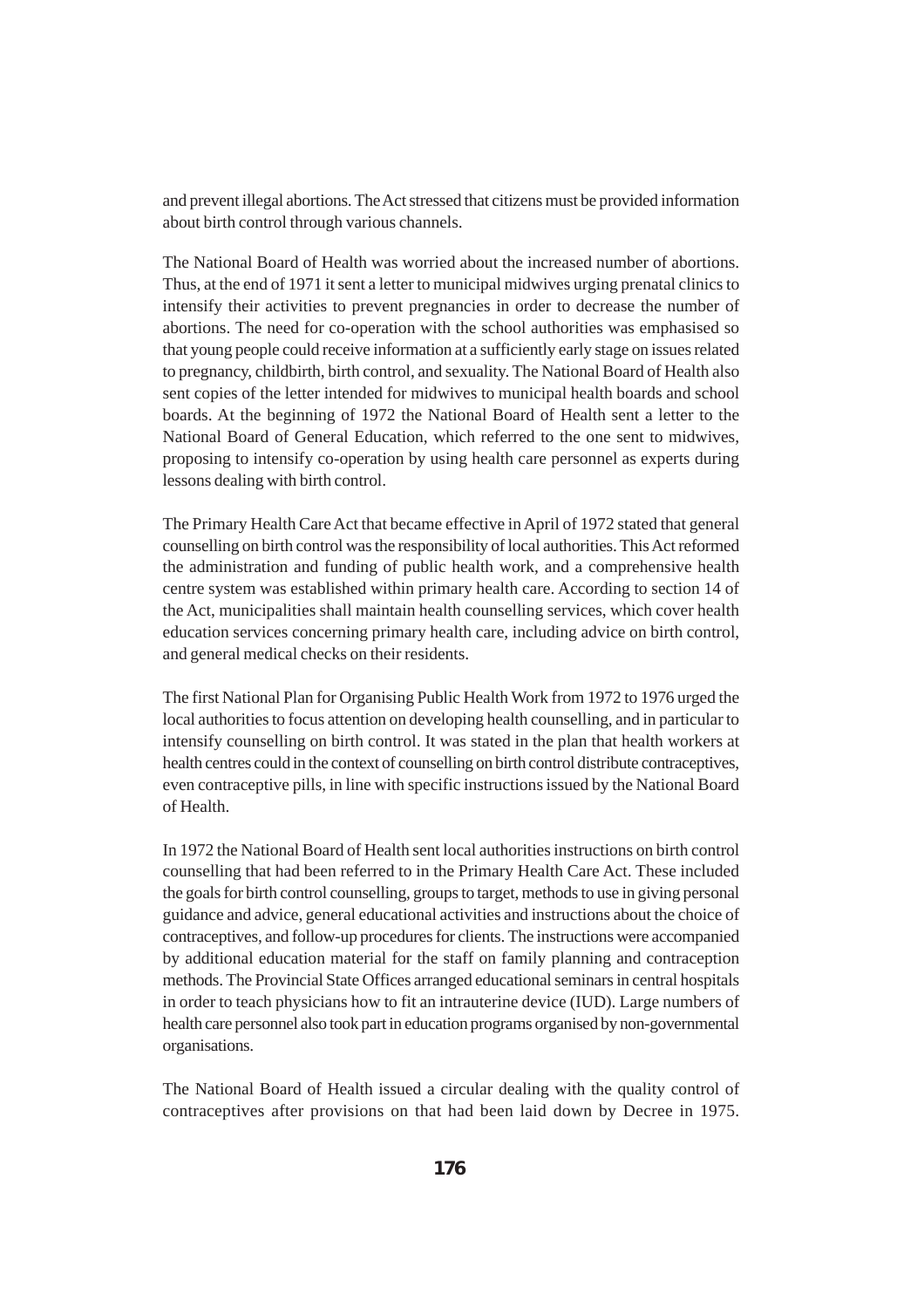Accordingly, all contraceptives on sale required approval from the National Board of Health. The National Board revised the circular in 1978.

#### Law Amendment Gave Impetus to Birth Control **Counselling**

In the 1970s there was much public debate about the Act on the Interruption of Pregnancy. For instance, in 1974 members of Parliament conducted a broad debate on the interpretation and application of the Act. The Act was amended in 1978 so that, in general, a pregnancy should be interrupted prior to the  $12<sup>th</sup>$  week of pregnancy, instead of the  $16<sup>th</sup>$  week as was required before. The amendment became effective at the beginning of July 1979. In the process of amending the Act, a directive of Parliament stated that the general public needed to be informed about the new requirement. Furthermore, the Act stated that counselling on birth control needed to be intensified and that co-operation between school, social, and health care authorities in this effort needed to be supported and encouraged. In September of 1978, The Ministry of Social Affairs and Health appointed a working group to facilitate these efforts of intensification and co-operation directed by the Amended Act on the Interruption of Pregnancy. The tasks assigned to this working group were to plan an information campaign, to make proposals for intensifying access to counselling on birth control and the use of contraceptives, to arrange for collaboration of various interest groups, to monitor the impact of the Amended Act and the related action programme, and to make proposals for remedying its shortcomings.

The responsibilities of the working group were later extended, and it subsequently made proposals for facilitating access to contraceptive pills and for amending legislation on sterilisation. The purpose was to harmonise the Sterilisation Act with the Act on the Interruption of Pregnancy by simplifying the handling of sterilisation matters and prescribing age and number of children indications as grounds for access to sterilisation. The act amending sterilisation legislation was in general agreement with the proposal of the working group and became effective in 1985.

The working group assumed the name of a Working Group on Sex Education. It understood its duties to be broad, and considered that it was inappropriate to deal with interruption of pregnancy and birth control as separate matters, but as matters that both related to the field of education on human relationships and sexual health. In addition, the working group made a number of proposals for developing education on human relationships and sexuality. As an immediate measure linked to the enactment of the Amended Act on the Interruption of Pregnancy, the working group prepared and carried out – in collaboration with the National Board of Health an information and education programme.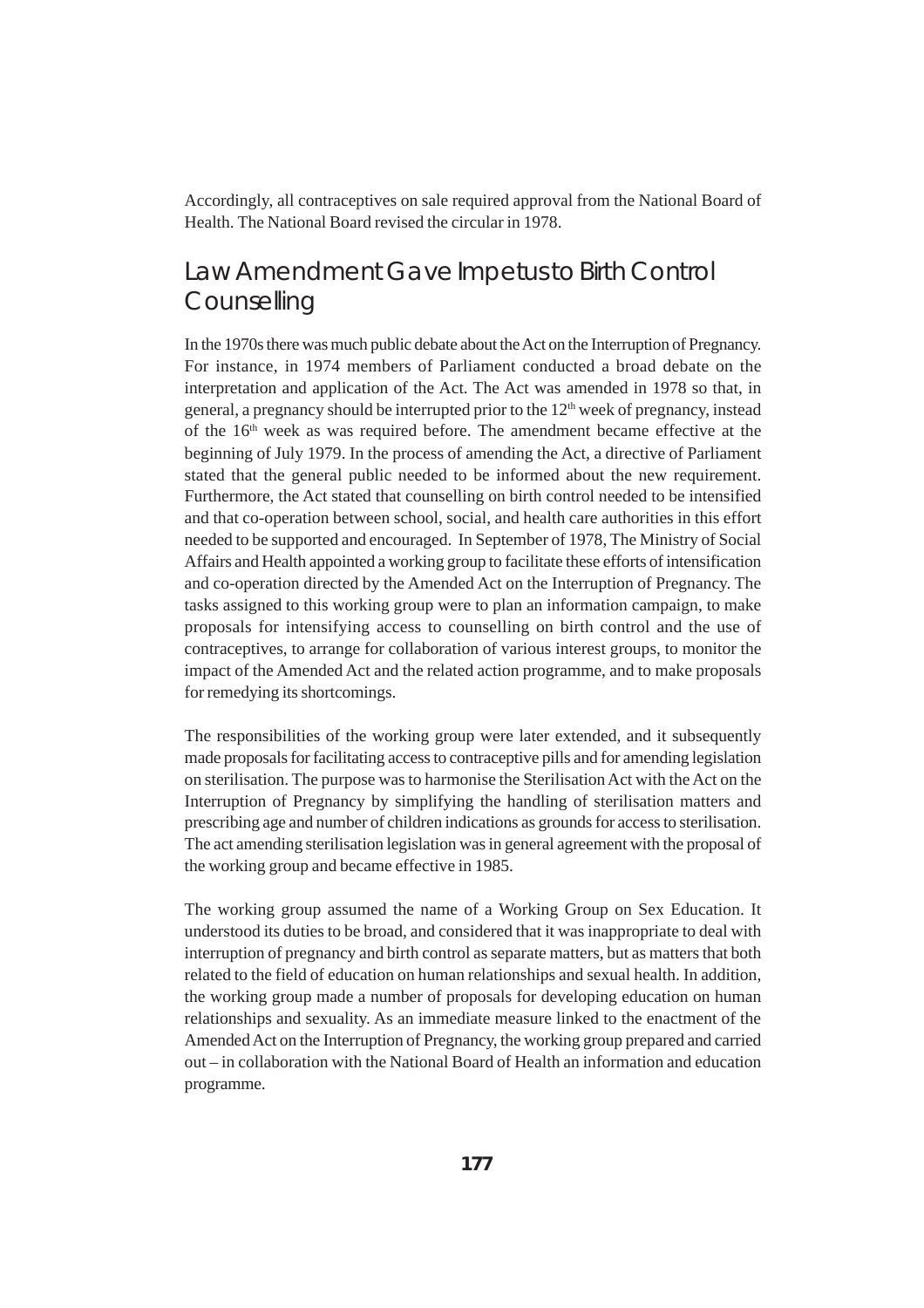After the passage of the Amended Act, the National Board of Health provided materials to the local authorities about the handling of abortion matters: instructions for early detection of pregnancy, advice to those considering abortion, and procedures related to performing an abortion. The National Board issued new instructions for counselling on birth control in 1982.

Early in 1979, the National Board of Health arranged a national seminar dealing with education on human relationships and sex, followed by regional seminars in the provinces and, after about half a year, a feedback seminar. After the regional education had been completed, on average, half of the more than 200 health centres of the country and several central hospitals arranged further education on sexual health issues for their staff.

In addition, at the beginning of 1979 the National Board of Health arranged a seminar/ education programme on sex education for representatives of the media. Subsequently, the general public was informed about the amendment to the abortion law through press releases and television coverage. A brochure dealing with prevention of pregnancy and the interruption of pregnancy was distributed to young people. Health care personnel were informed of the amendment, apart from the seminars, in a bulletin of the National Board of Health and in scientific journals. Additional sex education materials were also published and distributed to health care personnel.

Monitoring of knowledge of the population about the amendment to the law was achieved through three telephone interviews conducted by Statistics Finland: in spring and autumn of 1979 and in spring of 1980. Knowledge of the amendment was considerably better in the inquiries made after the Amended Act became effective (July, 1979). The number of abortions was followed by analysing the statistics for half a year before and after the Act became effective. Before the Act, 91.9 % of all abortions had been performed before the  $12<sup>th</sup>$  week of pregnancy, and after it, the corresponding figure was 95.5 %.

Monitoring associated with birth control was accomplished by administering questionnaires at regional feedback seminars. Counselling on birth control had been intensified in two out of three municipalities or federations of municipalities. They had, for instance, started family planning and birth control clinics, increased the number of personnel doing counselling work, broadened the target groups and improved services by, among other things, increasing consultation hours and arranging consultation in the evenings. Additional health education material was also provided for clients.

In sexual health the main emphasis in the 1970s was on establishing competent counselling on birth control in municipalities and training the health care personnel for this task. Municipal counselling on birth control in 1973 covered about 5 % of all women of fertility age, and in 1977 about 18 %. The interruptions of pregnancy dropped simultaneously from the high of 1973: 23,362 (19.6 abortions/1000 women aged 15- 49) to 17,772 (14.7 abortions/1000 women aged 15-49) in 1977 . In 1998 the number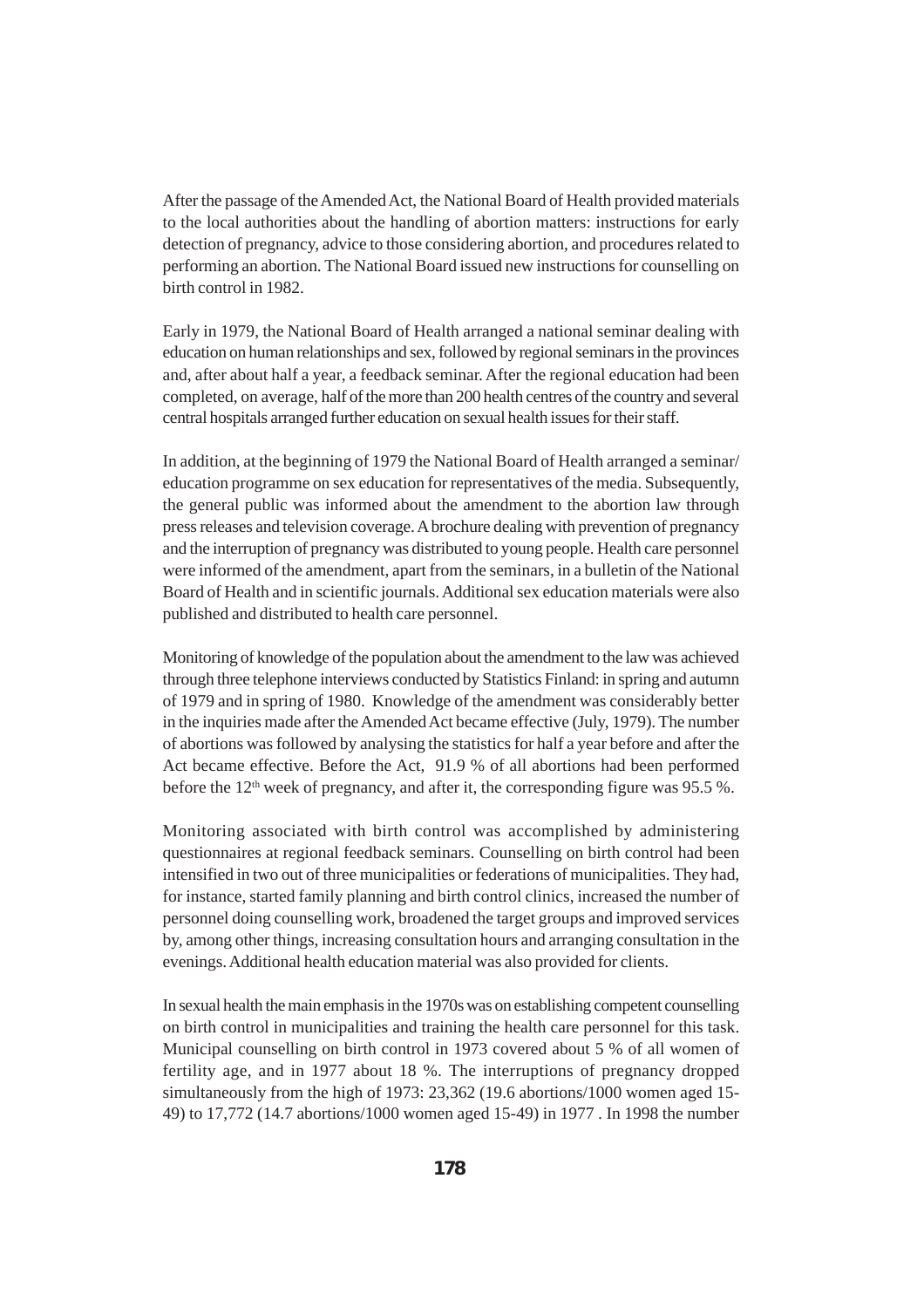was 10,744 (8.6 abortions/1000 women aged 15-49), and thus the trend has been very favourable.

# From Counselling on Birth Control to Education on Human Relationships and Sex

The proposals of the Working Group on Sex Education for developing education on human relationships and sex provided a basis for the long-term, purposeful promotion of sexual health in Finland. The measures put forward by the working group included the reorganisation of education on human relationships and sex through instructions from the relevant authorities, new sexual health education and information materials, research, and special projects. In this effort to provide better sexual health education, co-operation among health and education authorities, NGOs, and communities was stressed.

The proposals of the working group received broad recognition: altogether 40 different bodies (several ministries, central authorities, universities, the Evangelical-Lutheran Church, central hospitals, trade, municipal and public health organisations) expressed their opinions about them. Its work was considered a significant societal action and an important opening in the field of sexual health. The importance of education on human relationships and sex was underlined, and attitudes towards the proposals of the working group were very positive. It was considered necessary to implement them and to develop them further, to guarantee long-term action, and to allocate adequate resources for these actions. Resources for the national promotion of sexual health had been obtained through an appropriation for health education in the government budget – an appropriation intended for reducing smoking and for other health promotion work carried out by the Ministry of Social Affairs and Health.

In health care the framework for promoting sexual health was created by means of a directive dealing with human relationships and sex education issued by the National Board of Health for health centres and hospitals at the end of 1980. The goal was to make sexual issues a natural part of the holistic care of patients and to develop the skills of health care personnel through education in human relationships, sex, and sexual counselling. The directive presented central considerations and contents of education on human relationships and sex for target groups; gave guidelines for organising activities, on-the-job training and job supervision; highlighted appropriate teaching methods; and stressed co-operation with interest groups. In accordance with the report of the Working Group on Sex Education, the directive listed the following goals of education on human relationships and sex: 1) to enable a person to experience sexuality in him/herself and in others as a natural, integral element enriching personality and 2) to help a person create and maintain lasting and warm human relationships and enjoy as happy and satisfying sex life as possible. At the community level the aim was to promote humanitarian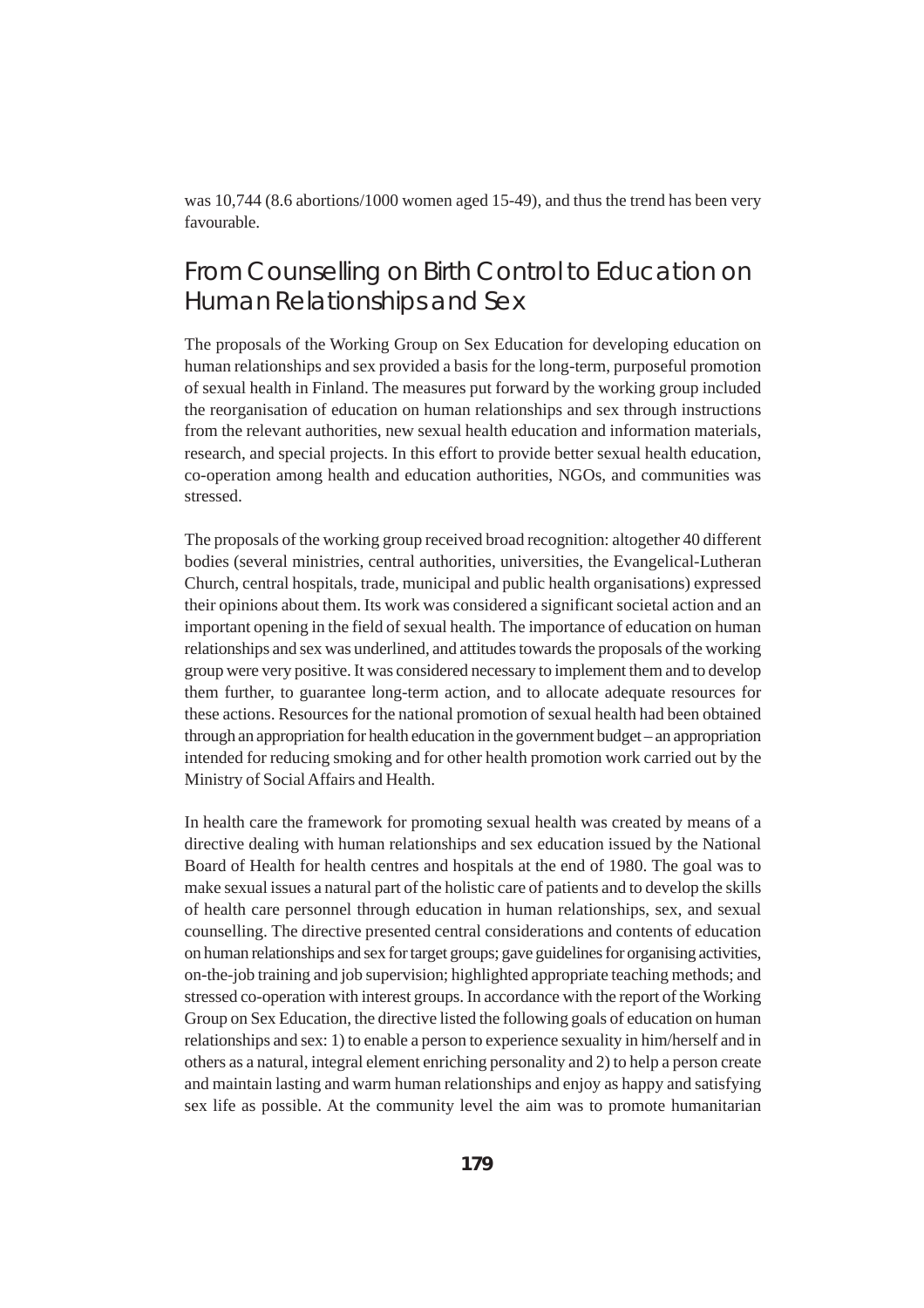behaviour, a positive environment for growth, positive attitudes towards sex, and equality between the sexes.

In the 1980s education on human relationships and sex was also included in some health policy documents. It was mentioned as a priority in health education in the National Plan for Organising Public Health Work from 1980 to 1984. It was likewise mentioned in the Governments Public Health Report to Parliament in 1985 and in Finland's Health for All 2000 strategy from 1986. The plan for the development of health education for the years 1984 B 1988 put forward by the Advisory Committee for Health Education included a development programme for education on human relationships and sex. This plan was based largely on the proposals of the Working Group on Sex Education and the feedback regarding the proposals of other professionals. The aim was to intensify education on human relationships and sex for adolescents, young families, and people with disabilities.

Advisory committees or co-operation groups for health education of municipalities and federations of municipalities drew up plans for education on human relationships and sex. Personnel were trained, and co-operation improved within health care and with interest groups. Health education activities were intensified, especially in schools, health care, and youth work.

# Research, Education and Information in Support of **Activities**

Research provided information that was used to develop and evaluate educational programs on human relationships and sexual counselling. At first, priority was given to research on the sexual behaviour of adolescents. The National Board of Health carried out, in co-operation with the University of Helsinki, the KISS study, which provided useful information about young peoples' knowledge, attitudes, behaviour and culture concerning sexuality, as well as their experiences and opinions of the sex education provided at school. The study has been followed up in subsequent years. In the 1990s the same types of information were obtained through a school health study. Further studies that have been supported financially include a study on the use of contraceptive pills and health among teenagers, and a study on sex education in the comprehensive school.

Sexual attitudes, knowledge and behaviour of public health nurses and the sex education they received have been studied in different decades. The purpose of these studies has been to learn more about the skills nurses receive in their vocational education that enable them to give sex education and provide sexual counselling. The National Board of Health contributed to a follow-up study regarding sexual behaviour of the adult population (FINSEX 1990 B 1994), supported mainly by the Academy of Finland, through both financing and representation in the group of researchers. The purpose of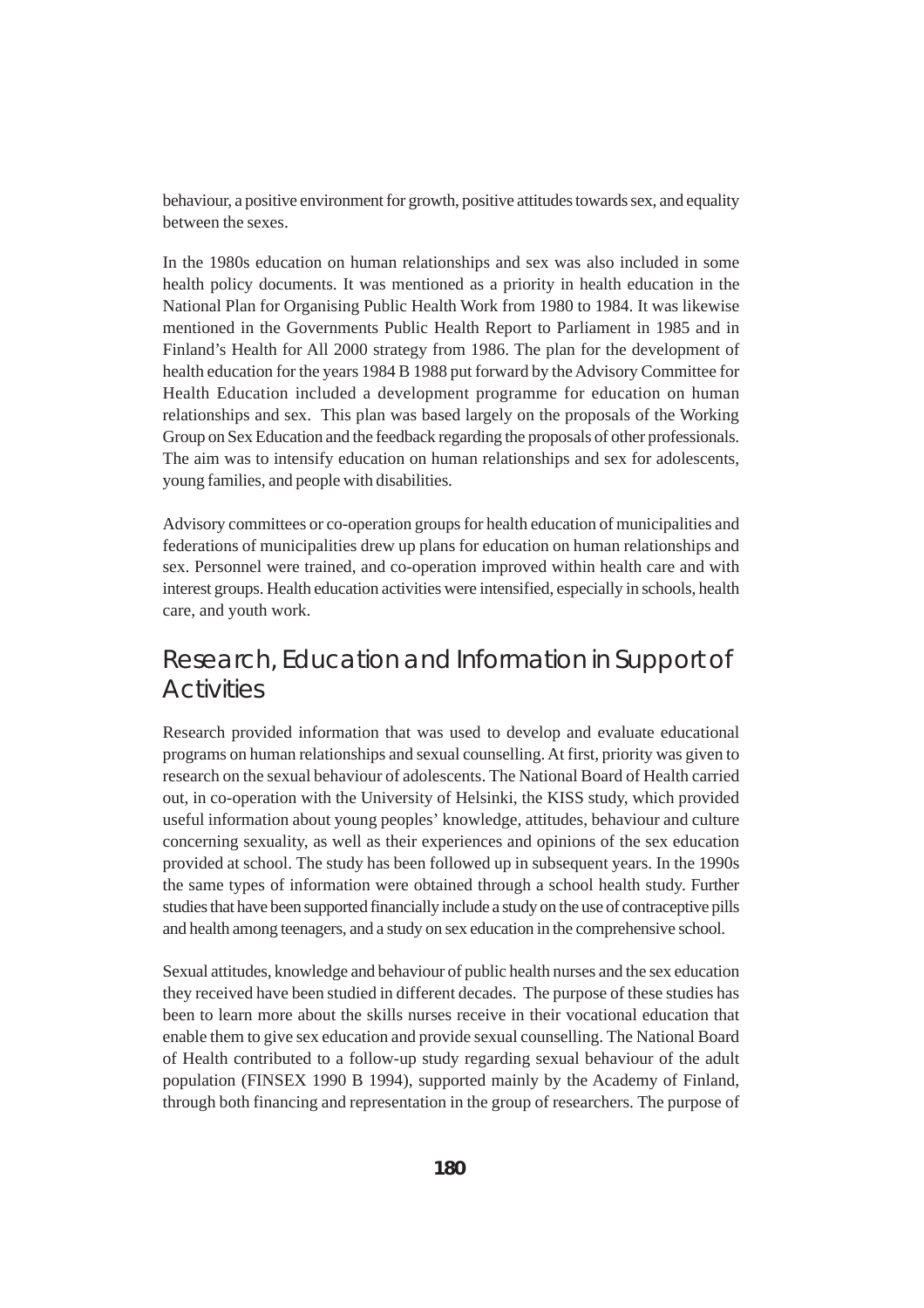this research was to acquire information about the adult populations sexual attitudes and behaviour, the need for sexual counselling, and the use of the counselling service.

Further topics that have been studied include the nature of jealousy and problems related to it; child sexual abuse, its treatment and prevention, and the threat of AIDS experienced among Finns, their knowledge of HIV infection and AIDS tests and their attitude toward those infected with HIV. Attitudes of Finns about information sent to them about sexual topics have also been investigated. For example, surveys have been conducted about attitudes toward an AIDS bulletin sent by the central health care administration to every home and also about attitudes toward the magazine with sexuality information sent annually to all 16-year-olds. The yearbooks of health education research have published articles on sexuality research. The health education unit of the National Board of Health gave expert assistance and material for sex research carried out by students of universities and health care colleges.

The purpose of further education has been to arouse interest and activity in promoting education on human relationships and sex in various organisations and to develop the related skills of professionals working with different population groups. The aim is also to develop the skills of health care teachers so that they can incorporate sexual issues in their instruction and thus ensure that in vocational education, health care personnel obtain skills that are necessary for the promotion of sexual health.

Following the regional education organised at the turn of the 1970s and 1980s, the National Board of Health initiated and arranged in collaboration with universities and NGOs further education, in particular, for professionals working with young people and people with disabilities. These courses were organised annually for several years. One to two courses in giving education on human relationships and sex were arranged for teachers of health care colleges from 1989 to 1995. In the 1980s the National Board of Health together with other organisations also contributed to arranging one-year education programs in sexual therapy.

The central health care administration has provided expert assistance for the regional seminars arranged by Provincial State Offices and central hospitals and for local seminars arranged by health centres and health care colleges. Expert assistance and sometimes even financial support has similarly been given to education about sexual topics arranged by other organisations. In addition, sexuality was a common theme in seminars arranged solely by the National Board of Health.

The most important group targeted for the provision of information and material has been young people. The central health care administration has produced and distributed free material for sex education for the use of those working with adolescents. This includes, for example, material with the theme growth to man/woman-adult (slides with texts and further education material); AIDS material for adolescents (video, slide series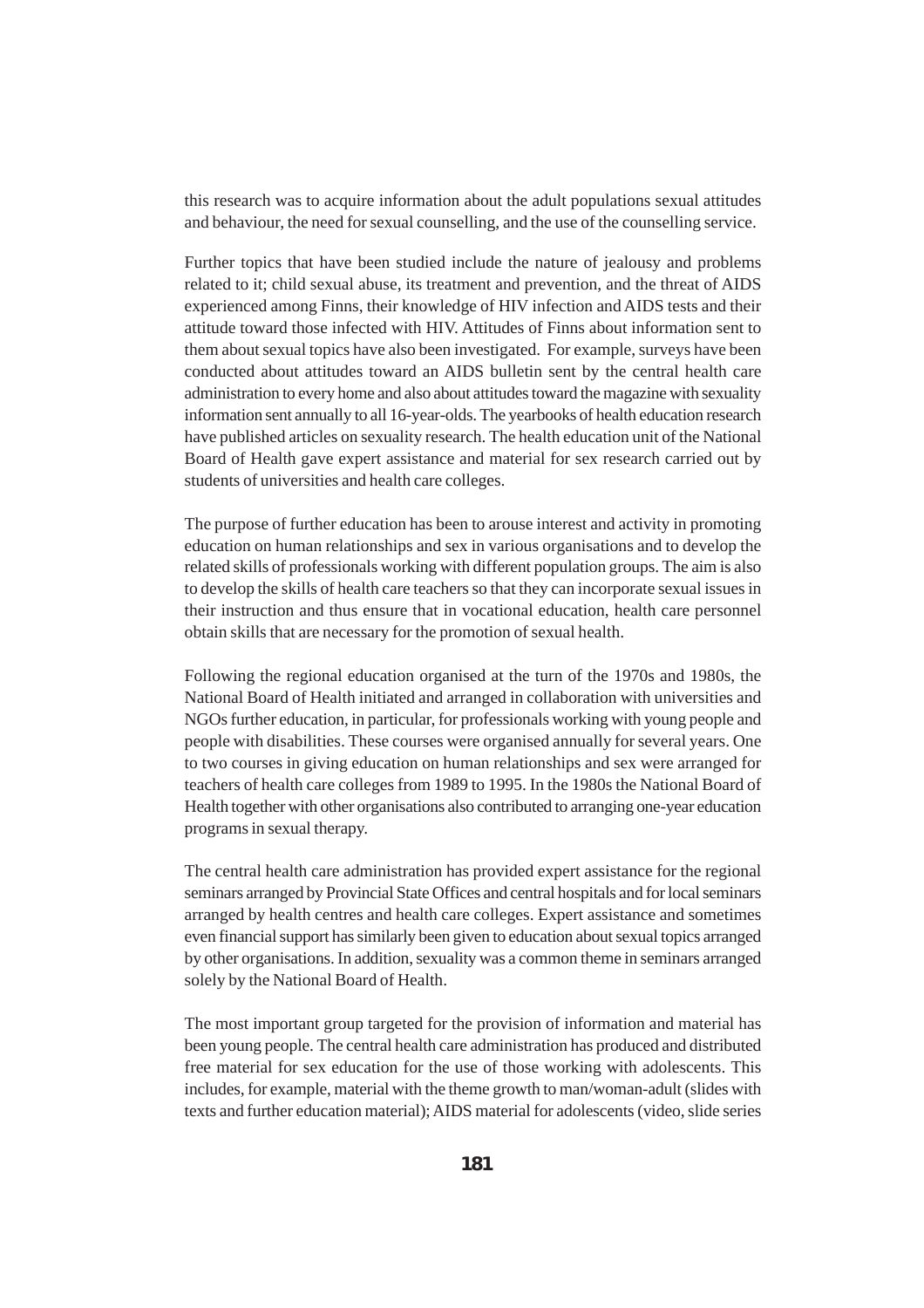and support material, stickers, brochures, posters); an education programme for Interrailers (including a small bag to hang round the neck containing information about sexually transmitted diseases and a condom); a video called To marry or to Burn; a brochure Am I mature enough to begin dating?, which included a condom; It depends on such little thing (a TV and film spot and a brochure) and Wonderfully embarrassing sexuality (information with slides and further education material).

During the 1980s, in order to further improve the educational skills of health care personnel, the National Board of Health sent the following materials to all health centres and hospitals: a book on sexology, basic course material in sexology, an issue of the Duodecim journal and its own publications dealing with sexology, such as a booklet on homosexuality and bisexuality, a report on eroticism and health, and a video on care takers of those infected with AIDS and a related instruction booklet. In 1995 the Ministry of Social Affairs and Health published a book on Finnish sex which included information about changes in the sex life of Finns. The aim was for professionals in hospitals and health care units to use this book in their work with the adult population.

In the 1980s the central health care administration organised several working groups and projects intended to develop education on human relationships and sex. Examples of activities are subprojects of the national development project, the project of a hospital district that focused on interactions between young abortion patients and personnel, and a development project of a federation of municipalities for developing education on human relationships and sex for young people. Representatives of the central administration have also participated in working groups and projects of various authorities, the Evangelical Lutheran Church, NGOs, and communities. These working groups have focused mainly on 1) providing education and materials and 2) devising plans for development and action.

# The Threat of AIDS and Its Prevention

A new, serious disease transmitted through sexual interactions shook the world at the beginning of the 1980s. The prevention of AIDS started in Finland in 1984, when the National Board of Health set up an expert group to make proposals for measures to identify the risk groups, to arrange treatment, and to prevent the spread of the disease. A monitoring group was appointed in accordance with the proposal of the working group, administrative instructions were issued, and research on HIV/AIDS was initiated in 1985. The task of the monitoring group was, among other things, to follow research in the field and to make proposals to the National Board of Health so that information and education aimed at preventing the spread of the disease could be prepared.

In 1987 the National Board of Health set up a 30-member AIDS delegation to deal with and map out the views and needs in society about the medical, social, economic, ethical and other problems related to AIDS. This delegation was also instructed to make any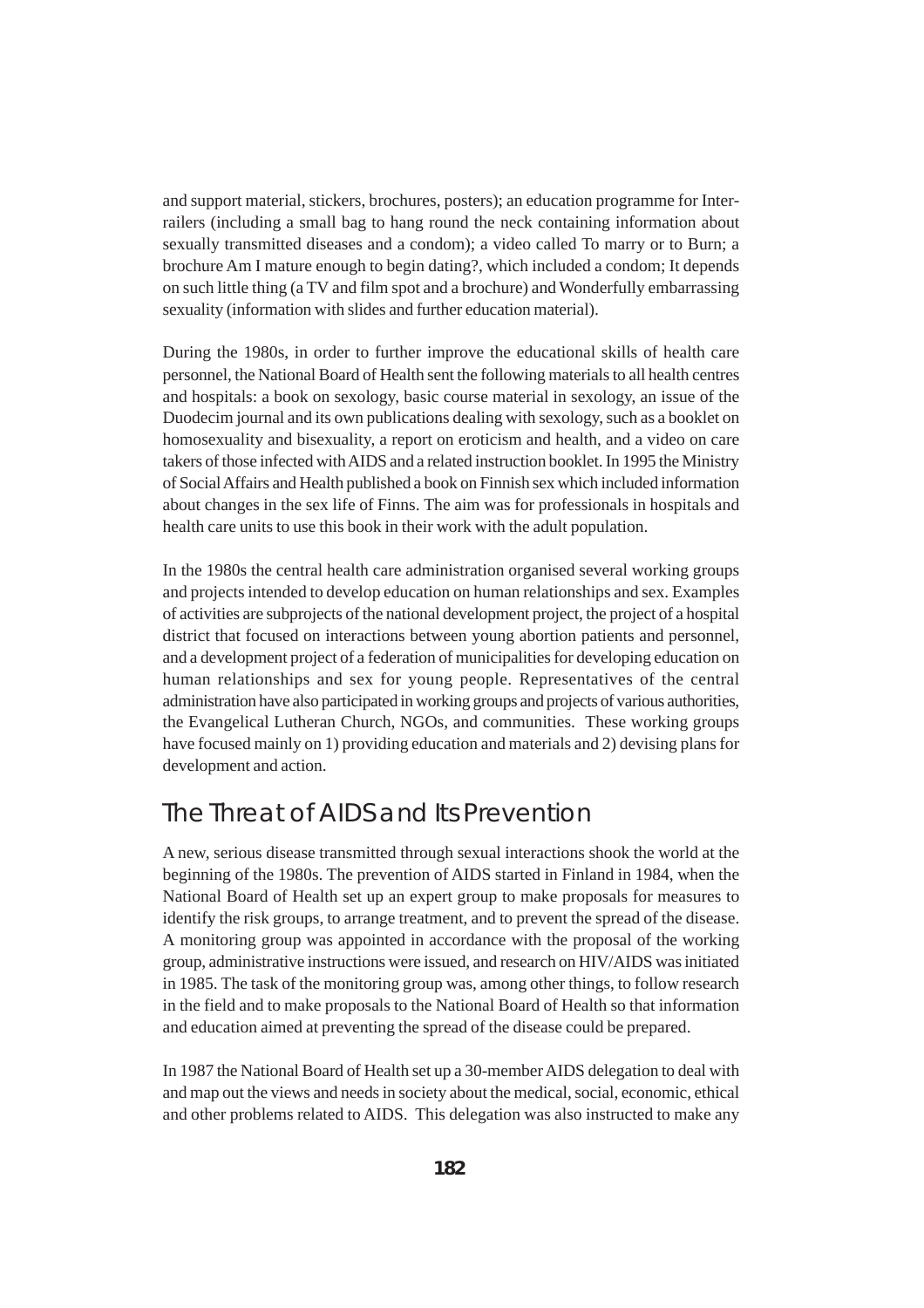necessary proposals and take initiatives to solve various problems linked to the disease.

The legislation on communicable diseases was amended in the middle of the 1980s to provide the basis for promoting HIV health education, free tests, and prevention of the spread of the disease without coercive measures aimed at the individual. The coercive methods under the old Act on Venereal Diseases were abandoned, except in the case of syphilis. In December 1986 the National Board of Health issued a circular on organising the work to combat communicable diseases, to stress the importance of health education at the general and individual level, and to highlight the need of providing further training for personnel.

Large-scale education regarding the prevention and treatment of AIDS started in 1985, when five regional seminars were arranged for physicians working at health centres and hospitals, and four seminars were organised to provide support for AIDS patients. In addition to health care staff, representatives of various interest groups participated in these seminars. Education and seminars were also arranged in collaboration with interest groups. Seminars were scheduled for societal decision-makers and representatives of working life, such as shop stewards, personnel managers, and editors of trade union and labour market papers.

The National Board of Health considered it important to reach all adolescents, and in 1987 sent all those aged 16 to 21 a paper describing how to avoid AIDS, herpes, genital warts, chlamydia and gonorrhoea. The National Board also wanted to inform adolescents about the results of the KISS study, and thus, in collaboration with the school authorities the KISS paper was distributed in schools to all eighth-graders in 1988. In 1989 the above-mentioned paper dealing with how to avoid venereal diseases was sent to all 16 year-olds. In addition to adolescents, military conscripts have been a central target group for sex education. The National Board has co-operated with the Defence Forces and the conscripts committee to reach this group. There has also been close co-operation with the non-heterosexual organisation SETA, which has been extremely active in informing its members about HIV infection, and AIDS, and safe sex.

In addition to materials designed for young people, the central health care administration has produced several brochures and information materials dealing with the prevention of sexually transmitted diseases including HIV. They include an HIV/AIDS bulletin sent to every home in 1986, an AIDS information booklet for tourists, sexually transmitted disease materials, and the latest brochure, produced in 1997 entitled Remember while your are travelling information about prostitution and sexually transmitted diseases. Furthermore, it has produced a series of slides and videos; information spots for radio, TV and cinema; placards and posters; and outdoor advertising campaigns (e.g., one for the First of May celebration). The central health administration has also sponsored theatrical performances and radio and TV programmes, and maintained a telephone information service.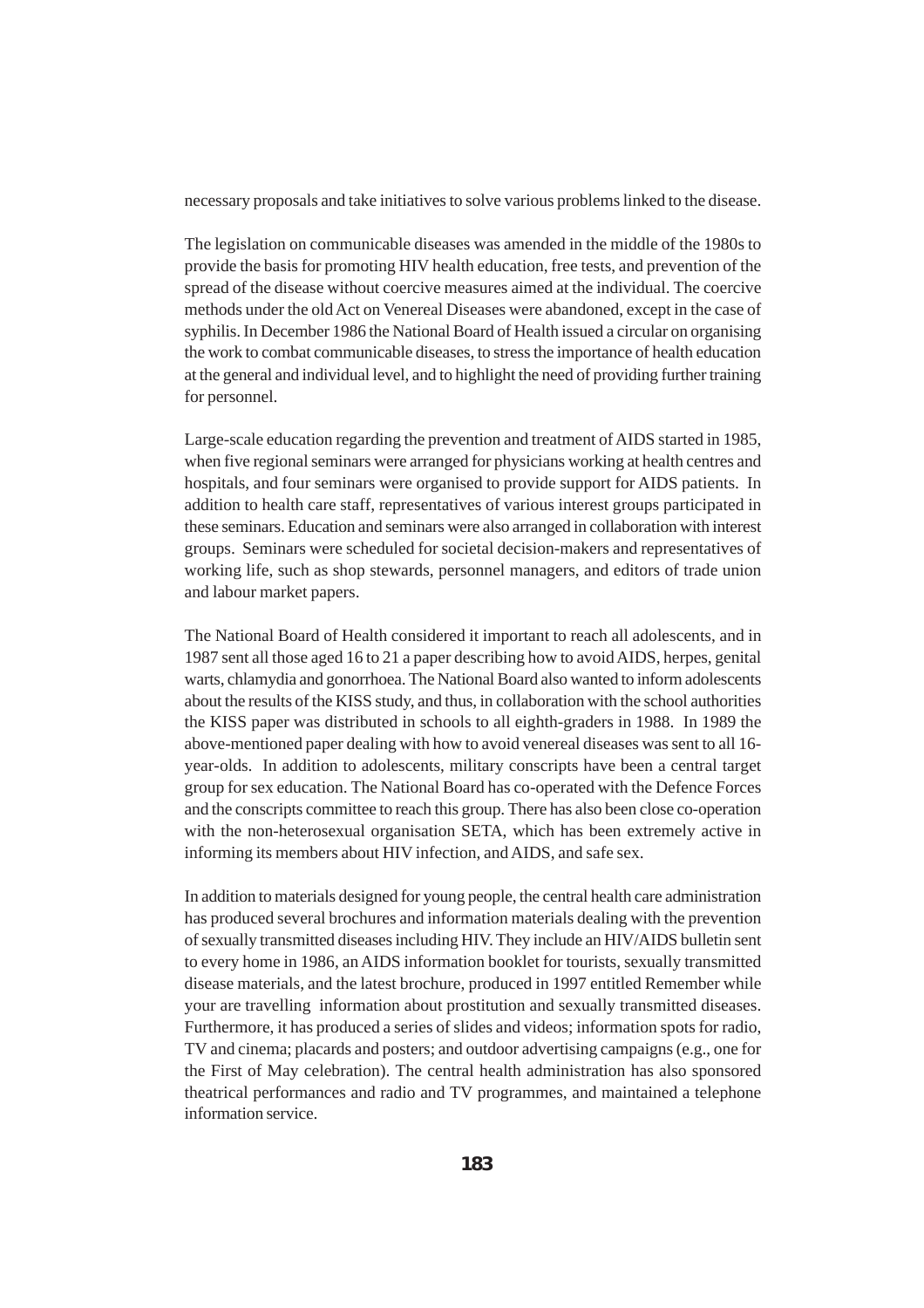As of the 7th of February 2000, 1,104 people had been infected with HIV in Finland. Of these, 306 have fallen ill with AIDS and 225 have died. By international comparison, the situation in Finland has been good. The efficient information and health education and the easy access to services, including free tests to detect an infection, have all contributed to the low rate of HIV. Nevertheless, increased drug abuse in just the last couple years has led to an increase of HIV infections in Finland. Finnish authorities and experts have taken an active part to deal with this new situation. These professionals have also used their expertise to help combat AIDS internationally.

#### Development of Sexual Health in the 1990s

At the end of the 1980s the Advisory Committee for Health Education appointed by the Government wanted to give an impetus to public discussion about the connections between sexuality and health, and thus commissioned a group of experts to make a Report called Eroticism and Health. This report, published in 1989, contains researchbased data on the impact of sexuality on health, a description of Finnish sexual culture, and ways to improve sexual health and well-being. The report aroused broad and heated debate in homes and workplaces. In the media the report was spotlighted everywhere: in news segments, columns, cartoons, special programs, interviews, and letters to the editor. Foreign media also showed an interest in this topic when the proposal for enriching the relationships between couples by a sex holiday was publicised out of context before the report itself was completed.

A magazine for young people was developed in the late 80s and early 90s to cover adolescent sexuality more broadly, although information about sexually transmitted diseases was still a major theme. Other topics of the magazine were dating, first sexual intercourse, prevention of pregnancy (including clear instructions on how to use a condom), sexual orientations, and commercial sex. The magazine contains a condom sample and a separate letter to parents dealing with adolescent sexuality. This magazine, updated every couple years, has been funded from a grant for communicable diseases in the government budget. Attitudes of parents and young people about this magazine have been investigated twice, and feedback has been positive.

The promotion of sexual health of special groups has also been considered important within the central administration. For example, health education grants have been used for supporting the preparation of sex education material for mentally handicapped young people, birth control information in English for foreigners and immigrants, and publications on menopause in easy-to-read language and Braille, and a textbook on sexual minorities.

At the beginning of the 1990s the central health care administration underwent several organisational reforms. For example, the National Board of Health was abolished. The role of the Ministry of Social Affairs and Health in directing and guiding health promotion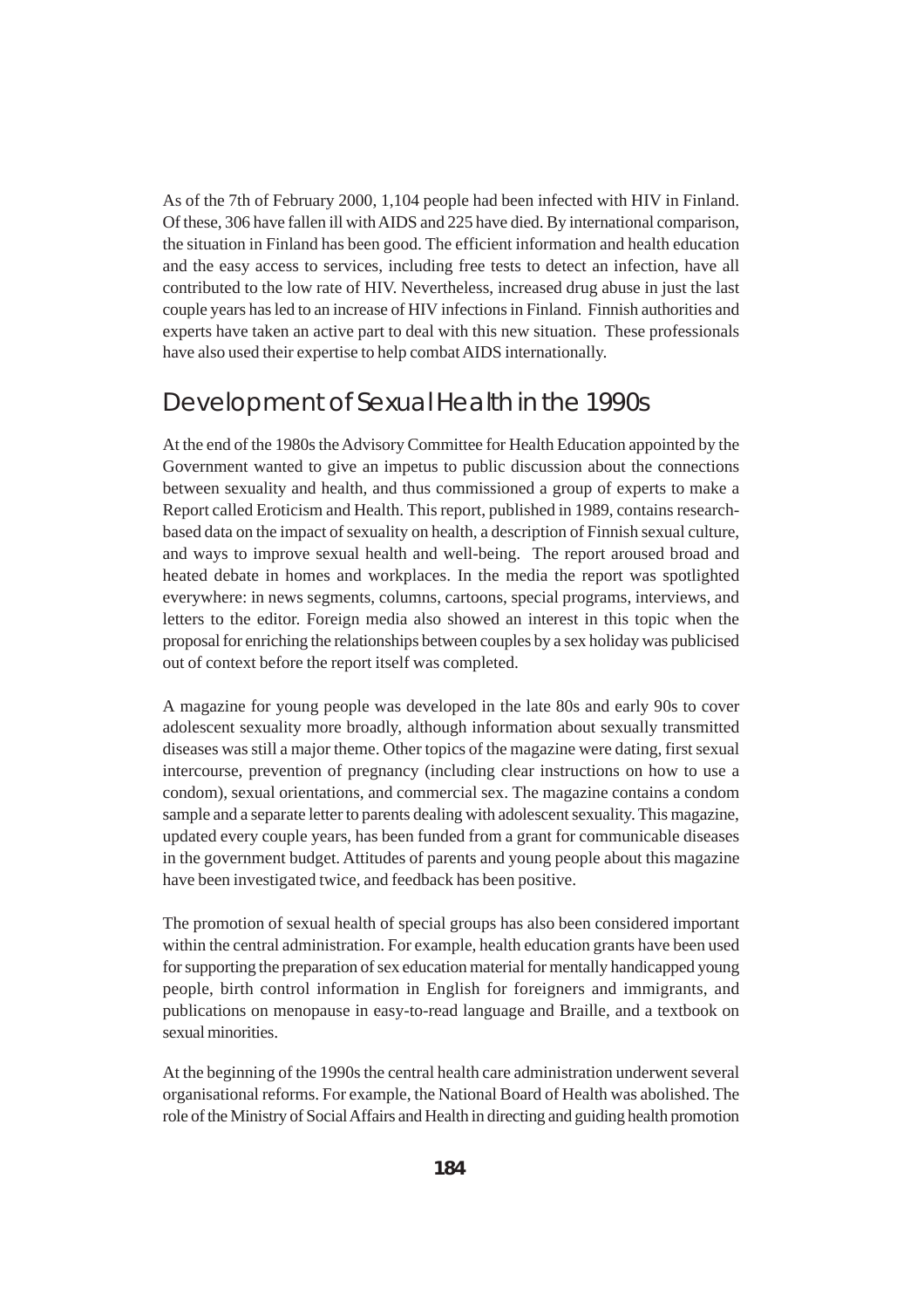and health education at the national level was strengthened. The Ministry continued the national work for the promotion of sexual health in accordance with the earlier guidelines. It is responsible for preparing the magazine about adolescent sexuality sent to all 16 year-olds and organising national seminars in collaboration with the National Research and Development Centre for Welfare and Health (STAKES). In the 1990s seminar themes included Finnish sexuality, male sexuality, middle age and sexuality, long-term illness or disability and sexuality, adolescents and sex, and sexuality today – where are we heading?

The task of the Ministry of Social Affairs and Health is to plan the strategy for sexual health and to decide on the grants for health education. The operational side of the promotion of sexual health has been delegated to the National Research and Development Centre for Welfare and Health. Various bodies can also apply for financial support for the implementation of projects intended to promote sexual health. Projects whose goals are to promote education on human relationships and sex for adolescents or to improve sexual counselling within health care services and family planning are given priority.

The National Research and Development Centre for Welfare and Health (STAKES) has co-ordinated family planning and education on human relationships and sexuality within the framework of its Family planning 2000 co-operative project. In he pilot region of the project, Central Finland, the National Research and Development Centre for Welfare and Health, the Provincial State Office of Central Finland, the University of Jyväskylä, and the Health Care College of Central Finland have in collaboration developed family planning services and sex education for adolescents. Several other bodies have taken part in the work. As a result of this work a centre of excellence for family planning has been established in Central Finland. The polytechnic of Jyväskylä has provided education in family planning and sexuality since 1994. A degree programme of 40 credits, the first of its kind in Finland, for supplementary studies in sexology was introduced in the autumn of 1997. The establishment and development of the first centre of excellence for family planning has been supported for several years from the government appropriation for health education. The Family Planning 2000 project of the National Research and Development Centre for Welfare and Health has also received funding from this government source.

In the 1990s commercial sex was often in the spotlight in Finland. Measures to prevent the social and health-related problems caused by commercial sex have been undertaken within health care. The Ministry of Social Affairs and Health has examined these problems, and its representatives have taken part in various working groups and committees of the relevant authorities dealing with these problems and making proposals for preventing and solving them. In accordance with the Government Equality Programme, in spring 1998 the Ministry started a five-year national project to reduce violence against women and prostitution. The goal of the project, apart from combating prostitution, is to reduce the harm associated with it and to promote a positive sexuality in society. Representatives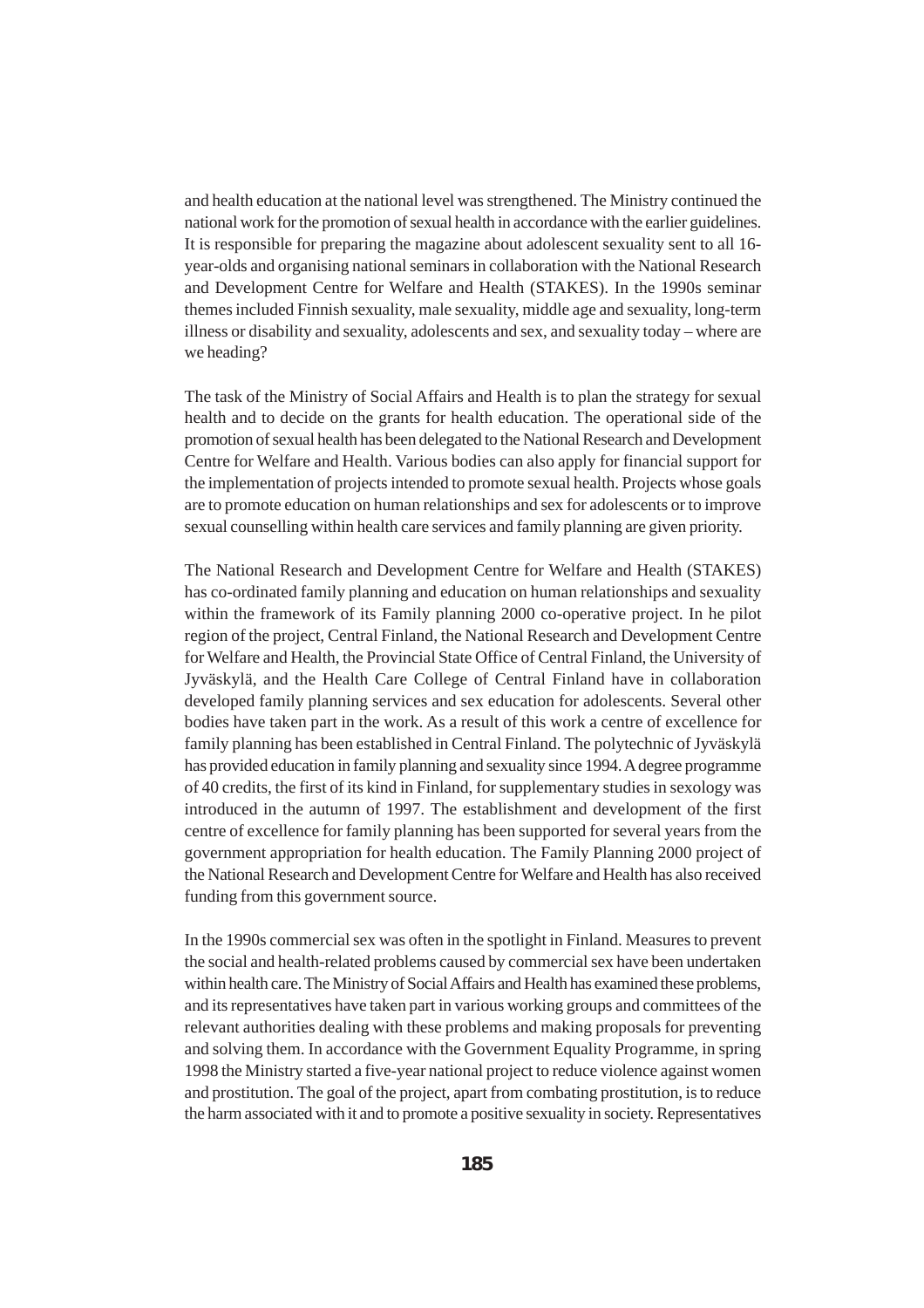of several ministries, regional administration, the National Research and Development Centre for Welfare and Health, the National Public Health Institute, NGOs, and local authorities are all involved in this project. Finnish social and health authorities are also working to combat prostitution and child sexual abuse in various international projects and other contexts.

#### Evaluation and Development Needs

In the field of sexual health many situations which previously caused great concern in Finland have improved: the need for abortions has reduced, the rates of diseases transmitted through sexual intercourse are relatively low, young people receive sex education, the equality between men and women in sex life has improved, and according to survey findings, people in the 1990s were more satisfied with their sex life than they were at the beginning of the 70s.

There are still, however, many improvements needed. Many do not receive needed sexual counselling by trained health care professionals, and the skills of health care staff to counsel their clients are not adequate. In addition, health authorities are concerned that the rate of abortions for young women is now slightly increasing after a long period of a steady decline. Nevertheless, pregnancies of those below the age of 20 have remained at the same level for the last six years. In the 1990s, for financial reasons, local authorities reduced preventive health care services, such as birth control and family planning services and school health care. For example, opportunities for school health nurses to serve as experts in sexual health lessons have been reduced due to a decrease in time nurses spend in a school. The sex education provided in schools is likewise undergoing a major change. Some changes in the middle of the 1990s contributed to weakening the status of sex education in schools. According to various studies many schools have not developed comprehensive sex education programs for their students.

Many health policy documents have addressed the sexual health of adolescents. For example, the Governments Public Health Report to Parliament suggests development of sexual health as one of the challenges for promoting the health of young in the next few years. Development of education on human relationships and sex for young people has been included in the National Plan for Organising Social Welfare and Health Care Services from 1999 to 2002. Regional projects to promote adolescents sexual health are being supported out of the governments appropriation for health education.

There is a constant threat that rates of sexually transmitted diseases will increase. The spread of HIV infections has been accelerated by increased drug abuse. The incidence of syphilis which had almost been eradicated in Finland has somewhat increased. The frequent travel by Finns to neighbouring countries such as Russia and Estonia where rates of sexually transmitted diseases are high has increased the risk of getting such a disease for Finns.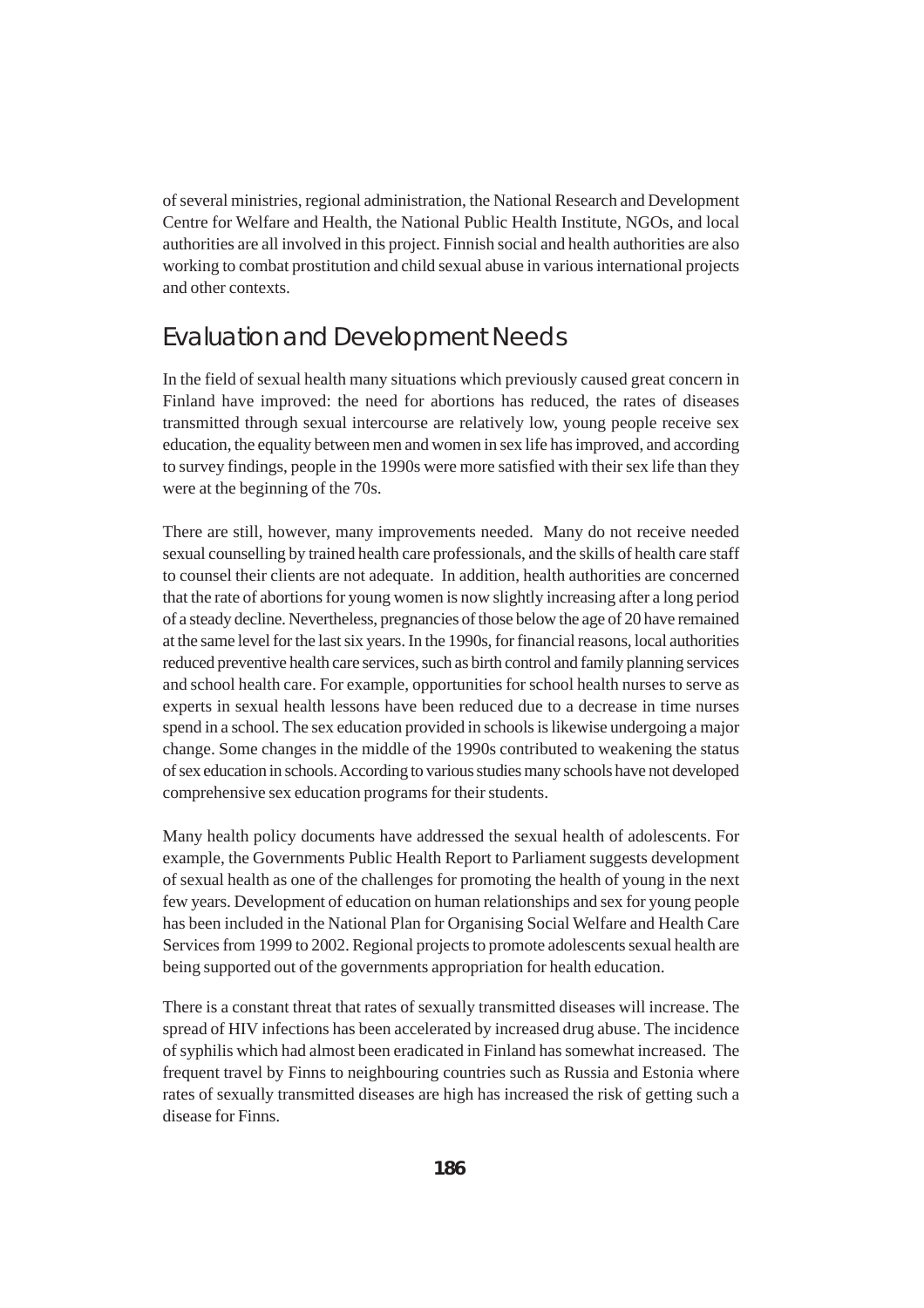In recent years, commercial sex has become more and more common and its marketing has become more visible. Identifying people and their sexuality as a product or object that is on sale and can be marketed impacts negatively on sexual health, human dignity, human rights, and equality. The reduction of commercial sex, especially prostitution, is a demanding task, both nationally and internationally.

In health care the development of education on human relationships and sexuality and counselling on sexual matters has been long-term, purposeful work that has had good results. This work must, however, be continually intensified in order that the progress continues. New challenges continually present themselves – probably as a result of globalisation, the development of information technology, and the ageing of the population. However health care has good opportunities to promote sexual well-being and to prevent and reduce problems in sexual life.

#### **References**

Act on the Interruption of Pregnancy 24.3.1970/239.

- Act on Sterilisation 24.4.1970/284.
- Act on the Interruption of Pregnancy
- Advisory Committee for Health Education: General Plan for the Development of Health Education for 1984-1988. Publications of the National Board of Health, Finland. Health Education. Series Original Reports 2/1983. Helsinki. 1983.
- Advisory Committee for Health Education: Eroticism and Health. Publications of the National Board of Health, Finland. Health Promotion. Series Statistics and Reviews 6/1989. Helsinki.
- Aromaa A, Koskinen S, Huttunen, J (ed.). 1999. Health in Finland. National Public Health Institute. Ministry of Social Affairs and Health. Helsinki. .
- Communicable Diseases Act 25.7.1986/583.
- Communicable Diseases Decree 31.10.1986/786.
- Decree on the Interruption of Pregnancy 1.2.1970/359.
- From Beijing to Finland. The Plan of Action for the Promotion of Gender Equality of the Government of Finland. Publications of the Ministry of Social Affairs and Health 1997:20. Helsinki.
- Health for All by the Year 2000. The Finnish National Strategy. Ministry of Social Affairs and Health. Helsinki 1987.
- Kontula, O. and Haavio-Mannila, E. 1995. Sexual Pleasures. Enhancement of Sex Life in Finland, 1971-1992. Dartmouth. Ipswich, Suffolk.
- Kontula, O. and Meriläinen, J. 1988. Adolescent Maturation to Courtship and Sexuality. Publications of the National Board of Health, Finland. Health Education. Series Original Reports 9/1988. Helsinki.
- National Board of Health: Human relations and sex education in health education. Directives.DNo 7032/02/80. Helsinki. 1980.
- National Board of Health: Instructions on counselling on birth control referred to in the Primary Health Care Act. DNo 10868/09/72. Helsinki. 1972.
- National Board of Health: Directives on counselling on birth control. DNo 2346/02/82. Helsinki. 1982.